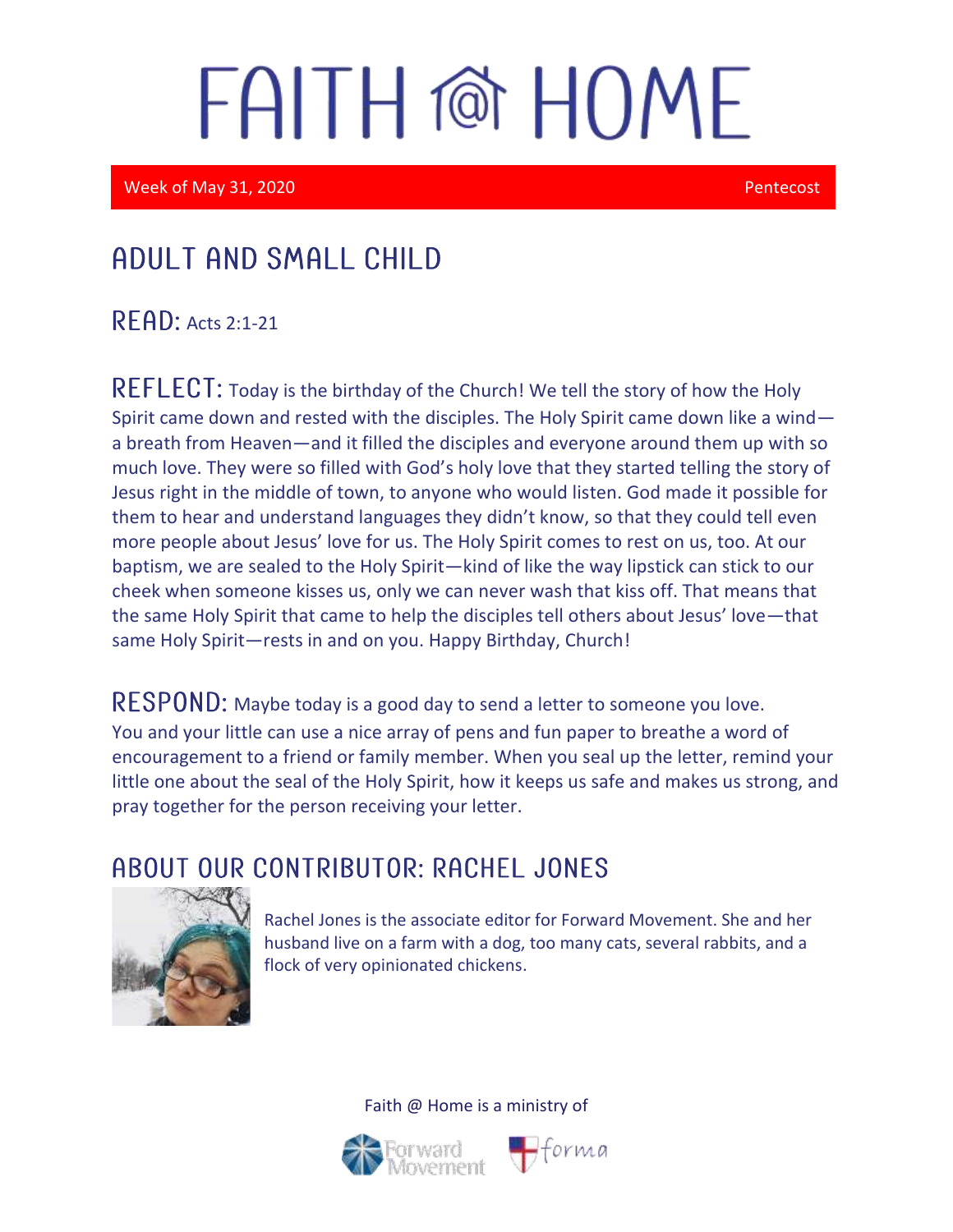Week of May 31, 2020 **Pentecost** 

i

I

## Adult and elementary

 $READ:$  Acts 2:1-21

REFLECT: My extended family is quite large. I have so many first cousins! On holidays, our house is packed with people. There are people watching sports in the living room, children playing games in the front hallway, and there are people in the kitchen and dining room! It can be difficult to hear because of the many conversations going on at once.

Our reading describes the day of Pentecost; this day is the birthday of the church! On the day of Pentecost, the Holy Spirit came and fell on all of the people who were assembled together. God wants us to remember that we should gather together. The Holy Spirit dwells among us always.

RESPOND: Try to imagine the day of Pentecost by drawing a picture of the people that you love. Try to draw at least 3 people. Then using a red or an orange marker, draw a squiggly line above your loved ones. The squiggly line represents the Holy Spirit.

### ABOUT OUR CONTRIBUTOR: IMANI DRISKELL



Imani Driskell is the Director of Children's, Youth, and Family Ministries at St. Michael's-in-the-Hills Episcopal Church in Toledo, Ohio. Imani was born and raised in Brooklyn, New York and is a bagel and pizza enthusiast. She enjoys learning, teaching and speaking about Faith Formation. Her favorite novel is *The Living is Easy* by Dorothy West.



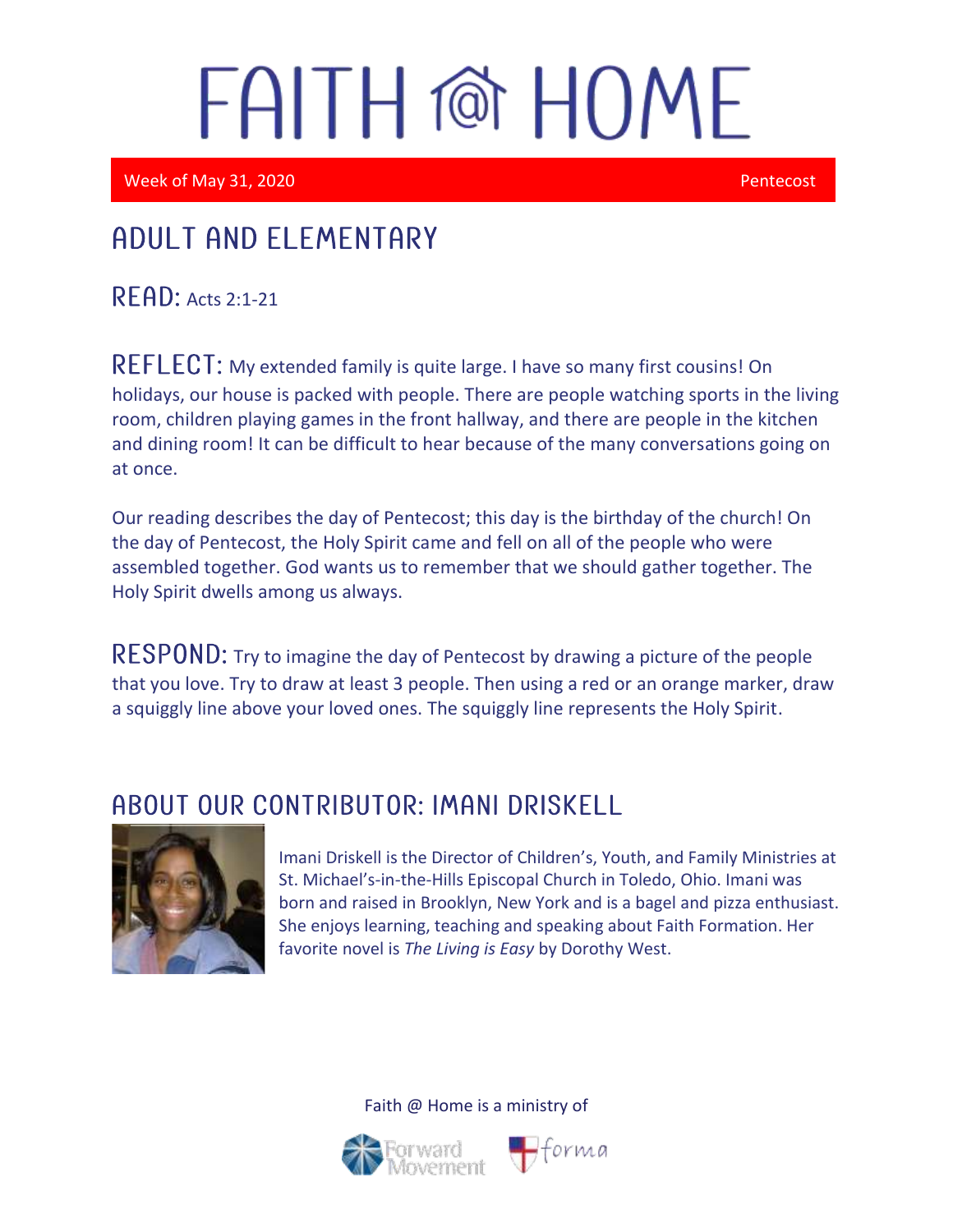Week of May 31, 2020 **Pentecost** 

## Adult and youth

#### $R$  $F$  $R$  $D$ : Acts 2:1-21

 $REFLECT$ : Pentecost is a day of celebration. This is when the disciples were able to go out into the world and tell the Good News of God and Jesus, and they were able to do this because of the Holy Spirit. Here, we see the Holy Spirit as "a rushing wind" and "tongues of fire." The Holy Spirit descends on the disciples and gives them the ability to speak in various languages. This made it possible for them to spread the love of God and Jesus all over the world.

This seems crazy, right I mean, our reading even says that people thought the disciples were drunk, and the only explanation we get is "it's too early for them to be drinking." While probably a logical explanation, it does cause one to wonder. How can "wind" do that? However, when we look at the other instances of the Holy Spirit coming down, we see how powerful the Holy Spirit is. The Holy Spirit, one of the Trinity, was present in creation, as the breath that gave Adam life and wind above the waters. The Holy Spirit was present in the manna that fell from heaven to God's people in the desert. The Holy Spirit came down like a dove at Jesus' baptism, and the Holy Spirit continues to be with us today. The divine inspiration and mere strength given to us by the Holy Spirit is amazing and enough to make use rejoice. Celebrate the Holy Spirit this week as we celebrate the birth of the church!

RESPOND: The Holy Spirit is referred to as a rush of wind and brings the power to tell the whole world God's Word. Take time to sit and breathe in the Holy Spirit. Take intentional, deep breaths. If it helps to focus, say these words: "Breathe in the Holy Spirit, Breathe out God's Word."

#### ABOUT OUR CONTRIBUTOR: MAGGIE PAUL



Maggie Paul is the Assistant Director for Youth and Family Ministry at Christ Episcopal Church in Charlotte, NC where she focuses on Middle School and relational ministry as well as curriculum. She previously served at the Cathedral of St. Philip in Atlanta, GA where she developed and implemented a comprehensive Confirmation curriculum. She is very excited to bring aspects of this curriculum to her new parish. As an undergraduate with a passion for youth ministry, she served as a summer camp counselor and Episcopal student center "church mouse," and she continues to use her gifts and talents as a singer and musician to nurture her own journey and inspire others on theirs.